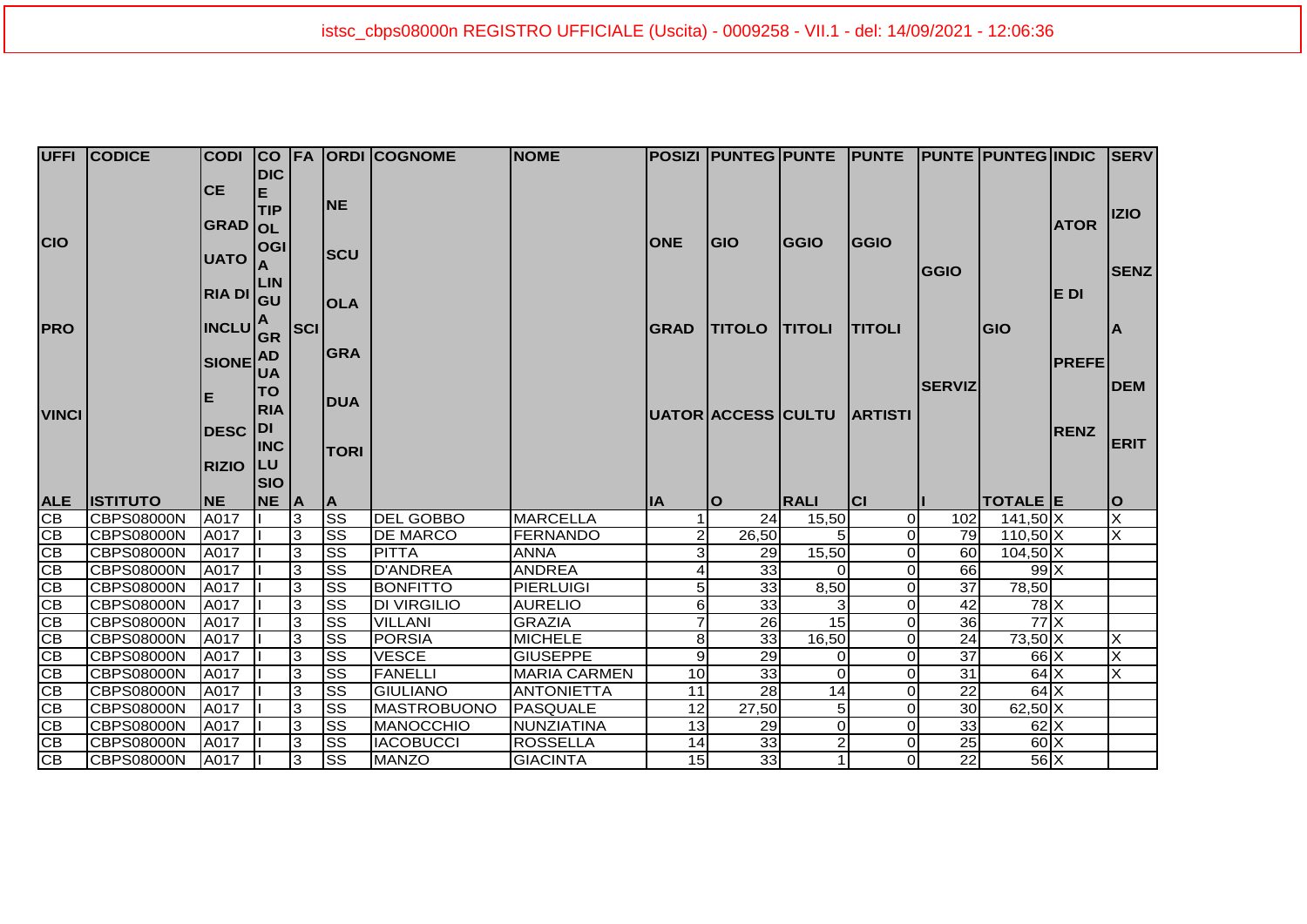| <b>CB</b>       | <b>CBPS08000N</b> | <b>A017</b>  | Ι3           | SS                     | <b>IDI LALLO</b>  | <b>ALESSIO</b>                  | 16              | 33 <sub>1</sub> | 11              | οI             | 12 <sup>1</sup> | 56                                     |   |
|-----------------|-------------------|--------------|--------------|------------------------|-------------------|---------------------------------|-----------------|-----------------|-----------------|----------------|-----------------|----------------------------------------|---|
| CB              | <b>CBPS08000N</b> | <b>A017</b>  | 3            | $\overline{\text{ss}}$ | <b>FLOCCO</b>     | <b>MARIA</b>                    | 17              | 26,50           | $\Omega$        | $\Omega$       | 28              | $54,50$ X                              |   |
| <b>CB</b>       | <b>CBPS08000N</b> | A017         | 3            | $\overline{\text{ss}}$ | <b>RUSSO</b>      | <b>FRANCESCA</b>                | 18              | 25,50           | 0,50            | $\Omega$       | 24,50           | $50,50$ X                              |   |
| <b>CB</b>       | <b>CBPS08000N</b> | A017         | 3            | $\overline{\text{ss}}$ | <b>SANNA</b>      | <b>EMILIANO</b>                 | 19              | 27,50           | $\overline{17}$ | $\Omega$       | $6 \mid$        | $50,50$ X                              | X |
| <b>CB</b>       | <b>CBPS08000N</b> | A017         | 3            | $\overline{\text{ss}}$ | <b>MARCONI</b>    | <b>MARIA CHIARA</b>             | 20              | 28              | 16              | $\Omega$       | $6 \mid$        | 50                                     |   |
| <b>CB</b>       | <b>CBPS08000N</b> | <b>JA017</b> | 3            | $\overline{\text{ss}}$ | <b>IFERRANTE</b>  | <b>GIUSEPPINA</b>               | 21              | 33              |                 | $\Omega$       | 15              | 50                                     |   |
| CB              | <b>CBPS08000N</b> | A017         | 3            | $\overline{\text{ss}}$ | <b>FALCIONE</b>   | <b>NICOLO</b>                   | $\overline{22}$ | 33              | 16,50           | $\overline{O}$ | $\Omega$        | 49,50                                  |   |
| <b>CB</b>       | <b>CBPS08000N</b> | <b>JA017</b> | 3            | $\overline{\text{ss}}$ | <b>CARLUCCIO</b>  | <b>COSTANTINO</b>               | 23              | 29              | 12              | Οl             | $6 \mid$        | $47$ $\overline{\phantom{1}}$ $\times$ |   |
| CB              | <b>CBPS08000N</b> | A017         | 3            | $\overline{\text{ss}}$ | BORRELLI          | <b>GIULIA</b>                   | $\overline{24}$ | 33              | 14              | $\Omega$       | $\Omega$        | 47                                     |   |
| CВ              | <b>CBPS08000N</b> | A017         | 3            | $\overline{\text{ss}}$ | <b>MIGNOGNA</b>   | <b>INES</b>                     | 25              | 28              | 8 <sup>°</sup>  | Οl             | 10 <sup>1</sup> | $46 \times$                            | X |
| CB              | <b>CBPS08000N</b> | <b>A017</b>  | 3            | $\overline{\text{ss}}$ | MEZZAPELLE        | PARDO ANTONIO                   | 26              | 33              | 12              | $\Omega$       | $\Omega$        | 45                                     | X |
| CВ              | <b>CBPS08000N</b> | A017         | 3            | SS                     | PELLILLI          | <b>NICOLA</b>                   | 27              | 33              | $\Omega$        | ΟI             | 8 <sup>1</sup>  | 41                                     |   |
| CB              | <b>CBPS08000N</b> | A017         | 3            | $\overline{\text{ss}}$ | <b>BOVE</b>       | <b>ANTONIA</b><br><b>SERENA</b> | 28              | 28,50           | $\overline{11}$ | ΩI             | $\Omega$        | 39,50                                  |   |
| <b>CB</b>       | <b>CBPS08000N</b> | A017         | 3            | $\overline{\text{ss}}$ | <b>CORDISCO</b>   | <b>VALERIO</b>                  | 29              | 33              | $6 \mid$        | Οl             | $\Omega$        | 39                                     |   |
| <b>CB</b>       | <b>CBPS08000N</b> | A017         | $\sqrt{3}$   | $\overline{\text{ss}}$ | PERRINO           | <b>MICHELA</b>                  | 30 <sup>°</sup> | 33              | 6               | $\Omega$       | $\overline{0}$  | 39                                     |   |
| CB              | <b>CBPS08000N</b> | A017         | 3            | $\overline{\text{ss}}$ | <b>MIOZZA</b>     | <b>MARINA</b>                   | 31              | 33              | 0,50            | $\Omega$       | $\overline{5}$  | 38,50                                  |   |
| <b>CB</b>       | <b>CBPS08000N</b> | A017         | 3            | $\overline{\text{ss}}$ | <b>VIGLIONE</b>   | <b>FRANCESCA</b>                | $\overline{32}$ | $\overline{28}$ | 4,50            | $\overline{0}$ | $\overline{6}$  | 38,50                                  |   |
| <b>CB</b>       | <b>CBPS08000N</b> | <b>JA017</b> | 3            | $\overline{\text{ss}}$ | <b>PAOLO</b>      | <b>MARTINA</b>                  | 33              | 33              | 5               | $\overline{O}$ | $\overline{0}$  | 38                                     |   |
| CB              | <b>CBPS08000N</b> | A017         | 3            | $\overline{\text{ss}}$ | <b>BRUNI</b>      | <b>ANTONELLA</b>                | $\overline{34}$ | $\overline{22}$ | $\Omega$        | $\overline{0}$ | 15              | 37X                                    |   |
| <b>CB</b>       | <b>CBPS08000N</b> | A017         | 3            | $\overline{\text{ss}}$ | <b>MELE</b>       | <b>ANTONELLA</b>                | 35              | 19,50           |                 | $\overline{0}$ | 10              | $36,50$ X                              |   |
| <b>CB</b>       | <b>CBPS08000N</b> | A017         | 3            | $\overline{\text{ss}}$ | <b>GALLO</b>      | <b>MARIA VITTORIA</b>           | 36              | 33              | 3               | $\Omega$       | $\overline{0}$  | 36                                     |   |
| CB              | <b>CBPS08000N</b> | A017         | 3            | $\overline{\text{ss}}$ | <b>SALLUSTIO</b>  | LEONIDA                         | $\overline{37}$ | 28              |                 | $\Omega$       | $\overline{0}$  | $35\overline{\mathrm{X}}$              | X |
| CB              | <b>CBPS08000N</b> | A017         | 3            | $\overline{\text{ss}}$ | <b>PIETRARCA</b>  | <b>FRANCESCA</b>                | 38              | 33              | 1,50            | $\overline{0}$ | $\overline{0}$  | 34,50                                  | X |
| CB              | <b>CBPS08000N</b> | A017         | $\mathbf{3}$ | $\overline{\text{ss}}$ | <b>RETTINO</b>    | <b>MARIAELENA</b>               | 39              | 33              | 1,50            | $\overline{0}$ | $\overline{0}$  | 34,50                                  |   |
| CB              | <b>CBPS08000N</b> | A017         | 3            | $\overline{\text{ss}}$ | <b>MARINARO</b>   | <b>GIULIANA</b>                 | 40              | 33              |                 | $\overline{0}$ | $\overline{0}$  | 34                                     | X |
| <b>CB</b>       | <b>CBPS08000N</b> | A017         | 3            | SS                     | <b>SPINA</b>      | <b>MICHELA</b>                  | 41              | 29              | 5               | $\overline{0}$ | $\overline{0}$  | 34                                     |   |
| CB              | <b>CBPS08000N</b> | A017         | 3            | $\overline{\text{ss}}$ | GIACO'            | <b>CHIARA</b>                   | $\overline{42}$ | 33              |                 | $\overline{0}$ | $\overline{0}$  | 34                                     |   |
| CB              | <b>CBPS08000N</b> | A017         | 3            | $\overline{\text{ss}}$ | <b>GASDIA</b>     | <b>GIACINTA</b>                 | 43              | 33              | 0,50            | $\Omega$       | $\overline{0}$  | 33,50                                  | X |
| CB              | <b>CBPS08000N</b> | A017         | 3            | $\overline{\text{SS}}$ | <b>DI TOMASO</b>  | <b>VINCENZO</b>                 | 44              | $\overline{24}$ | 9,50            | $\Omega$       | $\overline{0}$  | 33,50                                  |   |
| CB              | <b>CBPS08000N</b> | A017         | 3            | $\overline{\text{ss}}$ | <b>FILIPPONE</b>  | <b>COSTANZA</b>                 | 45              | 33              | $\Omega$        | $\Omega$       | $\Omega$        | $33 \times$                            |   |
| <b>CB</b>       | <b>CBPS08000N</b> | A017         | 3            | $\overline{\text{ss}}$ | <b>SPADACCINI</b> | <b>ANTONELLA</b>                | 46              | 33              | $\Omega$        | $\overline{0}$ | $\Omega$        | $33 \times$                            |   |
| CB              | <b>CBPS08000N</b> | A017         | 3            | $\overline{\text{ss}}$ | <b>CORBO</b>      | <b>LUCA</b>                     | $\overline{47}$ | 33              | $\Omega$        | $\overline{0}$ | $\overline{0}$  | $33 \times$                            |   |
| <b>CB</b>       | <b>CBPS08000N</b> | A017         | 3            | SS                     | <b>BILANZONE</b>  | <b>ROSITA</b>                   | 48              | 33              | 0               | $\overline{O}$ | $\overline{0}$  | 33                                     |   |
| $\overline{CB}$ | <b>CBPS08000N</b> | A017         | 3            | $\overline{\text{ss}}$ | PALMIERO          | <b>VALERIA</b>                  | 49              | 33              | $\overline{O}$  | οl             | $\overline{0}$  | 33                                     |   |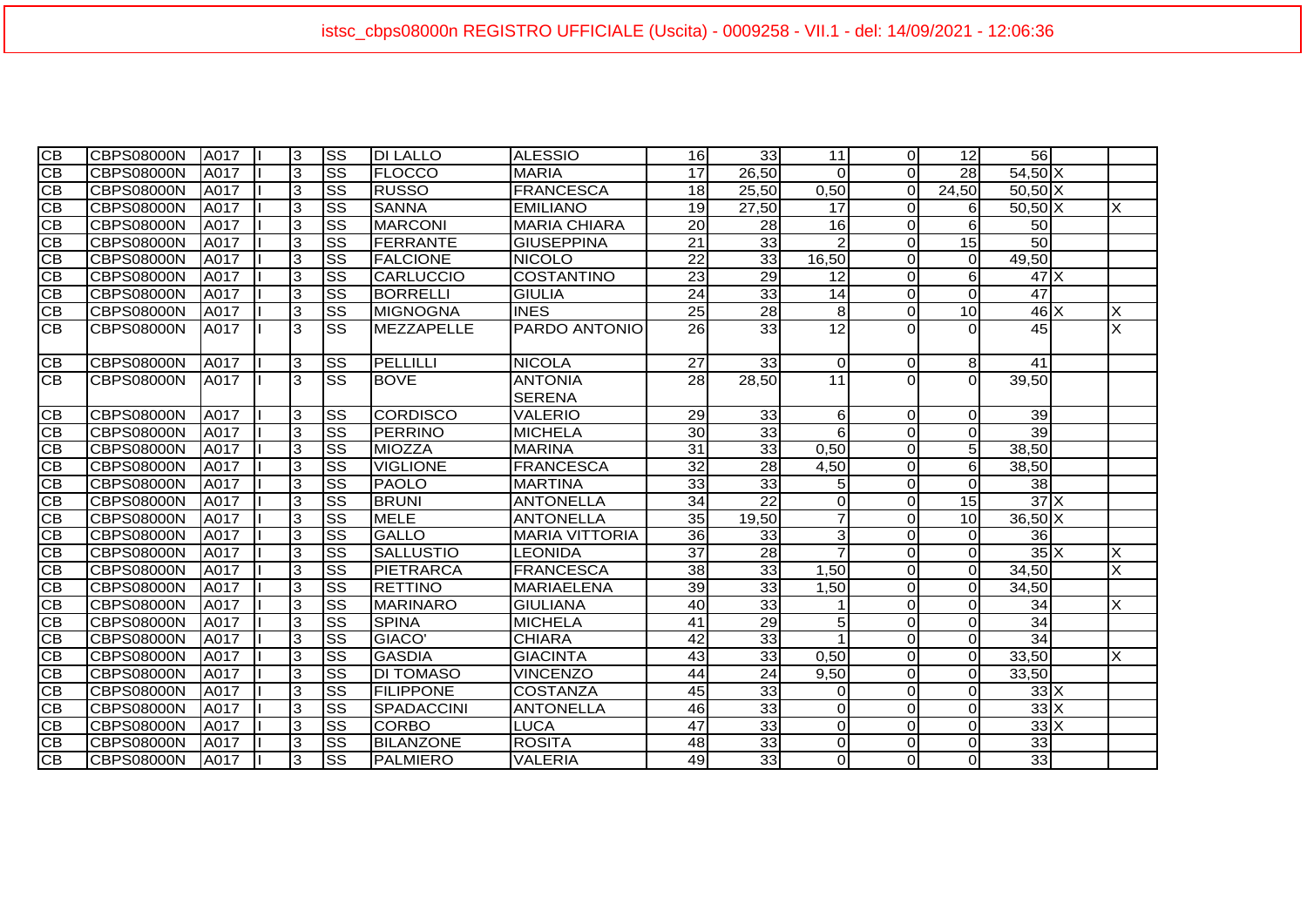| $\overline{CB}$ | <b>CBPS08000N</b> | <b>JA017</b> | 3              | <b>SS</b>              | <b>MANTEGNA</b>     | <b>SALVATORE</b>    | 50              | 33              | $\Omega$       | $\Omega$    | $\Omega$       | 33                 |   |
|-----------------|-------------------|--------------|----------------|------------------------|---------------------|---------------------|-----------------|-----------------|----------------|-------------|----------------|--------------------|---|
| $\overline{CB}$ | CBPS08000N        | A017         | 3              | $\overline{\text{SS}}$ | <b>SPIDALIERI</b>   | <b>BARBARA</b>      | 51              | 33              | $\Omega$       | $\Omega$    | $\Omega$       | 33                 |   |
| CB              | CBPS08000N        | A017         | 3              | $\overline{\text{ss}}$ | <b>OCCHIONERO</b>   | <b>ROBERTO</b>      | 52              | 33              | $\Omega$       | $\Omega$    | $\Omega$       | 33                 |   |
| СB              | CBPS08000N        | <b>JA017</b> | 3              | SS                     | <b>IZUCARO</b>      | <b>SERENA</b>       | 53              | 29              | $\mathbf{3}$   | $\Omega$    | $\Omega$       | 32                 |   |
| <b>CB</b>       | CBPS08000N        | <b>JA017</b> | 3              | $\overline{\text{ss}}$ | <b>DE SOCIO</b>     | <b>MARIO</b>        | $\overline{54}$ | $\overline{27}$ | 4,50           | $\Omega$    | $\Omega$       | 31,50              |   |
| <b>CB</b>       | CBPS08000N        | A017         | 3              | SS                     | <b>VALIANTE</b>     | <b>CARMELA</b>      | 55              | 29              | 2,50           | $\Omega$    | $\Omega$       | 31,50              |   |
| <b>CB</b>       | CBPS08000N        | A017         | 3              | $\overline{\text{ss}}$ | <b>ISIMPATICO</b>   | <b>ANTONIO</b>      | 56              | 23              | 8              | $\Omega$    | $\overline{0}$ | $31$ $X$           |   |
| $\overline{CB}$ | <b>CBPS08000N</b> | A017         | 3              | $\overline{\text{ss}}$ | <b>ALFIERI</b>      | <b>STEFANIA</b>     | $\overline{57}$ | 25              | $\Omega$       | $\Omega$    | $6 \mid$       | $\overline{31}$    |   |
| $\overline{CB}$ | <b>CBPS08000N</b> | A017         | 3              | $\overline{\text{ss}}$ | CASTALDI            | LUISA               | 58              | 28              | 2,50           | $\Omega$    | $\Omega$       | 30,50              |   |
| <b>CB</b>       | CBPS08000N        | A017         | $\overline{3}$ | $\overline{\text{ss}}$ | <b>FATICA</b>       | <b>FLAVIO</b>       | 59              | 26,50           |                | $\Omega$    | $\overline{0}$ | 30,50              |   |
| <b>CB</b>       | CBPS08000N        | <b>A017</b>  | ادی            | $\overline{\text{ss}}$ | <b>VETERE</b>       | <b>SARA</b>         | 60              | 29              | 1,50           | 0           | $\Omega$       | 30,50              |   |
| <b>CB</b>       | CBPS08000N        | A017         | 3              | $\overline{\text{ss}}$ | <b>ROSA</b>         | <b>MARCO</b>        | 61              | 29              |                | $\Omega$    | $\overline{0}$ | 30 <sub>0</sub>    | Χ |
| IСB             | CBPS08000N        | <b>JA017</b> | 3              | <b>SS</b>              | VENEZIALE           | LUCIA               | 62              | 29              |                | $\Omega$    | $\overline{0}$ | 30                 |   |
| $\overline{CB}$ | CBPS08000N        | A017         | $\overline{3}$ | $\overline{\text{ss}}$ | MIGNOGNA            | <b>VALENTINA</b>    | 63              | 29              |                | $\Omega$    | $\Omega$       | 30                 |   |
| CB              | CBPS08000N        | A017         | ادی            | $\overline{\text{ss}}$ | <b>TESTA</b>        | <b>FABIO</b>        | 64              | 27,50           | 2,50           | 0           | $\Omega$       | 30                 |   |
| $\overline{CB}$ | <b>CBPS08000N</b> | A017         | 3              | $\overline{\text{ss}}$ | <b>IZZI</b>         | <b>ALESSANDRO</b>   | 65              | 29              |                | $\Omega$    | $\overline{0}$ | 30 <sub>l</sub>    |   |
| $\overline{CB}$ | <b>CBPS08000N</b> | A017         | 3              | $\overline{\text{SS}}$ | <b>REALE</b>        | <b>SONIA</b>        | 66              | $\overline{24}$ | 5              | $\Omega$    |                | 30                 |   |
| CB              | CBPS08000N        | A017         | 3              | SS                     | <b>VALLONE</b>      | <b>NICANDRO</b>     | 67              | 24              | 5,50           | $\Omega$    | $\Omega$       | 29,50              | X |
| CB              | CBPS08000N        | <b>JA017</b> | 3              | $\overline{\text{ss}}$ | D'AMICO             | <b>GIOVANNA</b>     | 68              | 24,50           | $\mathbf{3}$   | $\mathbf 0$ | $\overline{2}$ | $\overline{29,50}$ |   |
| <b>CB</b>       | CBPS08000N        | <b>A017</b>  | 3              | $\overline{\text{ss}}$ | POSTIGLIONE         | <b>ROSA</b>         | 69              | 29              | $\Omega$       | $\mathbf 0$ | $\Omega$       | $29$ X             |   |
| CB              | CBPS08000N        | <b>A017</b>  | 3              | $\overline{\text{ss}}$ | PAPARIELLO          | <b>LAURA</b>        | 70              | 29              | $\Omega$       | $\Omega$    | $\Omega$       | 29X                |   |
| <b>CB</b>       | CBPS08000N        | <b>JA017</b> | 3              | SS                     | FERRARA             | <b>FILOMENA</b>     | 71              | $\overline{27}$ | $\overline{2}$ | $\Omega$    | $\overline{O}$ | $29$ X             |   |
| $\overline{CB}$ | CBPS08000N        | A017         | 3              | $\overline{\text{ss}}$ | <b>LEMBO</b>        | <b>MARIA TERESA</b> | $\overline{72}$ | 29              | $\Omega$       | 0           | $\overline{O}$ | $29$ X             |   |
| CB              | CBPS08000N        | A017         | 3              | $\overline{\text{SS}}$ | <b>DE MAIORIBUS</b> | <b>FILOMENA</b>     | $\overline{73}$ | 29              | $\Omega$       | $\Omega$    | $\overline{0}$ | 29                 | X |
| $\overline{CB}$ | <b>CBPS08000N</b> | A017         | 3              | $\overline{\text{ss}}$ | <b>TAVANIELLO</b>   | <b>DAVIDE</b>       | 74              | 29              | $\Omega$       | $\Omega$    | $\overline{0}$ | $\overline{29}$    |   |
| <b>CB</b>       | CBPS08000N        | A017         | $\overline{3}$ | $\overline{\text{ss}}$ | GRAZIANO            | <b>ALESSANDRA</b>   | 75              | $\overline{27}$ | $\overline{c}$ | $\Omega$    | $\Omega$       | 29                 |   |
| $\overline{CB}$ | CBPS08000N        | A017         | ဇာ             | $\overline{\text{SS}}$ | <b>IOSUE</b>        | <b>EMILIO</b>       | 76              | 29              | $\Omega$       | $\Omega$    | $\Omega$       | 29                 |   |
| CВ              | CBPS08000N        | A017         | $\mathbf 3$    | $\overline{\text{ss}}$ | <b>DI PAOLO</b>     | PASQUALE            | 77              | 29              | $\Omega$       | $\Omega$    | $\overline{0}$ | 29                 |   |
| IСB             | CBPS08000N        | A017         | 3              | <b>SS</b>              | DI DODO             | <b>SIMONA</b>       | 78              | 26              | 2,50           | $\Omega$    | $\overline{O}$ | $28,50$ X          |   |
| CB              | CBPS08000N        | A017         | ما             | $\overline{\text{SS}}$ | <b>DE MARCO</b>     | <b>ALAIN</b>        | 79              | 28,50           | $\Omega$       | $\Omega$    | $\overline{O}$ | 28,50              |   |
| $\overline{CB}$ | CBPS08000N        | A017         | $\overline{3}$ | $\overline{\text{ss}}$ | MARINELLI           | <b>ETTORE</b>       | 80              | 28,50           | $\Omega$       | 0           | $\overline{0}$ | 28,50              |   |
| <b>CB</b>       | <b>CBPS08000N</b> | A017         | 3              | $\overline{\text{ss}}$ | <b>CELANO</b>       | <b>CLAUDIA</b>      | 81              | 26              | 2,50           | $\Omega$    | $\Omega$       | 28,50              |   |
| <b>CB</b>       | <b>CBPS08000N</b> | A017         | 3              | $\overline{\text{SS}}$ | <b>CARUSO</b>       | <b>MARCELLO</b>     | 82              | 26,50           | 1,50           | $\Omega$    | $\Omega$       | $28$ $X$           | X |
| <b>CB</b>       | CBPS08000N        | A017         | 3              | $\overline{\text{ss}}$ | <b>COLANERI</b>     | VALENTINA           | 83              | 27,50           | 0,50           | $\Omega$    | $\Omega$       | 28                 | X |
| CB              | CBPS08000N        | A017         | 3              | SS                     | <b>TAVANIELLO</b>   | <b>ZAIRA DIANA</b>  | 84              | 28              | $\Omega$       | $\mathbf 0$ | $\Omega$       | 28                 |   |
| IСB             | CBPS08000N        | A017         | 3              | SS                     | <b>SPINELLI</b>     | <b>ANTONIO</b>      | 85              | $\overline{28}$ | $\overline{0}$ | $\Omega$    | $\Omega$       | 28                 |   |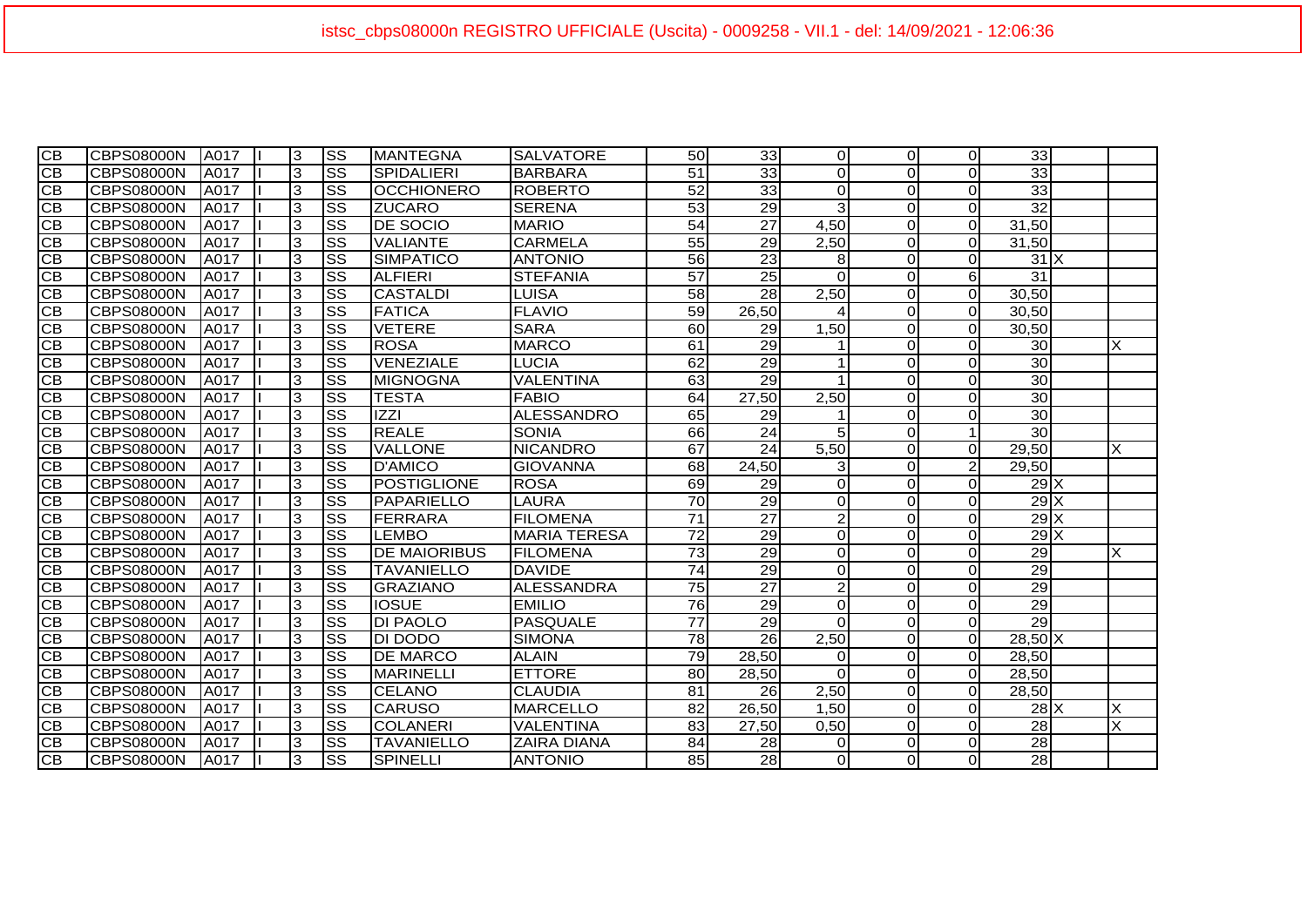| $\overline{CB}$        | <b>CBPS08000N</b> | <b>JA017</b> | l3             | SS                     | <b>GERMINO</b>      | <b>NUNZIO</b>             | 86              | 27,50              | ΟI             | $\Omega$       | $\overline{0}$ | $27,50$ X                         | X                       |
|------------------------|-------------------|--------------|----------------|------------------------|---------------------|---------------------------|-----------------|--------------------|----------------|----------------|----------------|-----------------------------------|-------------------------|
| $\overline{CB}$        | <b>CBPS08000N</b> | A017         | 3              | SS                     | <b>ROSELLI</b>      | <b>SIMONA</b>             | 87              | $\overline{27,50}$ | $\Omega$       | $\Omega$       | $\Omega$       | $27,50$ X                         |                         |
| $\overline{\text{CB}}$ | <b>CBPS08000N</b> | A017         | 3              | SS                     | <b>LIBERTUCCI</b>   | <b>SIMONA</b>             | 88              | 27,50              | $\Omega$       | $\Omega$       | $\Omega$       | 27,50                             |                         |
| CB                     | <b>CBPS08000N</b> | A017         | 3              | SS                     | ROMANO              | <b>DAVIDE</b>             | 89              | 27                 | 0,50           | $\Omega$       | $\Omega$       | 27,50                             |                         |
| $\overline{CB}$        |                   | A017         | 3              | SS                     | <b>DI GIORGIO</b>   | <b>MARTINA</b>            | 90 <sub>0</sub> | 27                 | 0,50           | $\Omega$       | $\Omega$       | 27,50                             |                         |
| CB                     | <b>CBPS08000N</b> | A017         |                | $\overline{\text{ss}}$ |                     | <b>FABIO</b>              | 91              |                    | $\Omega$       | $\Omega$       | $\mathbf 1$    |                                   |                         |
| CB                     | <b>CBPS08000N</b> |              | 3              |                        | PETTINARI           |                           |                 | 26,50              |                |                |                | 27,50                             |                         |
|                        | <b>CBPS08000N</b> | A017         | $\mathbf 3$    | $\overline{\text{ss}}$ | <b>MOFFA</b>        | <b>ALFONSO</b>            | 92              | 26                 | 1,50           | $\Omega$       | $\Omega$       | 27,50                             |                         |
| $\overline{CB}$        | <b>CBPS08000N</b> | A017         | 3              | $\overline{\text{ss}}$ | <b>VINCELLI</b>     | <b>GIOSANNA</b>           | 93              | 25                 | 2,50           | $\Omega$       | $\Omega$       | 27,50                             |                         |
| $\overline{\text{CB}}$ | <b>CBPS08000N</b> | <b>JA017</b> | 3              | $\overline{\text{ss}}$ | PARENTE             | <b>ENZA</b>               | 94              | $\overline{27}$    | 0,50           | $\Omega$       | $\Omega$       | 27,50                             |                         |
| $\overline{CB}$        | <b>CBPS08000N</b> | A017         | 3              | SS                     | <b>SENESE</b>       | <b>GIULIANO</b>           | 95              | $\overline{27}$    | $\Omega$       | $\Omega$       | $\mathbf{O}$   | $27$ $X$                          |                         |
| CB                     | <b>CBPS08000N</b> | <b>A017</b>  | 3              | SS                     | <b>DI NALLO</b>     | <b>ILENIA</b>             | 96              | $\overline{27}$    | $\Omega$       | $\Omega$       | $\mathbf{O}$   | 27X                               | X                       |
| $\overline{CB}$        | <b>CBPS08000N</b> | <b>JA017</b> | 3              | SS                     | <b>MERCURI</b>      | <b>ARMANDO</b>            | 97              | 24                 | $\Omega$       | $\Omega$       | $\overline{3}$ | 27                                | Χ                       |
| $\overline{\text{CB}}$ | <b>CBPS08000N</b> | A017         | 3              | $\overline{\text{ss}}$ | <b>QUARANTA</b>     | <b>FRANCESCAPAO</b><br>LA | $\overline{98}$ | $\overline{27}$    | $\Omega$       | $\Omega$       | $\Omega$       | $\overline{27}$                   |                         |
| $\overline{CB}$        | <b>CBPS08000N</b> | <b>JA017</b> | 3              | SS                     | <b>DI MARCO</b>     | <b>MARIA MICHELA</b>      | 99              | 27                 | ΩI             | $\Omega$       | $\mathbf{O}$   | 27                                |                         |
| $\overline{CB}$        | <b>CBPS08000N</b> | <b>JA017</b> | 3              | $\overline{\text{ss}}$ | <b>PASTORE</b>      | <b>ORAZIO</b>             | 100             | 27                 | $\Omega$       | $\Omega$       | $\overline{0}$ | $\overline{27}$                   |                         |
| $\overline{CB}$        | <b>CBPS08000N</b> | <b>A017</b>  | ပြ             | $\overline{\text{ss}}$ | <b>AMOROSA</b>      | <b>DARIO</b>              | 101             | 26,50              | $\overline{0}$ | $\Omega$       | $\overline{0}$ | $26,50$ X                         |                         |
| lСB                    | <b>CBPS08000N</b> | <b>JA017</b> | 3              | SS                     | <b>GIANFRANCESC</b> | <b>FRANCESCO</b>          | 102             | 26,50              | $\Omega$       | $\Omega$       | $\Omega$       | $26,50$ X                         |                         |
|                        |                   |              |                |                        | $\circ$             |                           |                 |                    |                |                |                |                                   |                         |
| $\overline{CB}$        | <b>CBPS08000N</b> | A017         | 3              | SS                     | <b>ALFIERI</b>      | <b>PATRIZIA</b>           | 103             | 25                 | 1,50           | $\overline{0}$ | $\overline{0}$ | $26,50$ X                         |                         |
| $\overline{CB}$        | <b>CBPS08000N</b> | A017         | ما             | $\overline{\text{ss}}$ | <b>SERRA</b>        | <b>CHIARA</b>             | 104             | 24,50              |                | $\Omega$       | $\overline{0}$ | 26,50                             |                         |
| $\overline{CB}$        | <b>CBPS08000N</b> | A017         | $\overline{3}$ | SS                     | <b>LABOMBARDA</b>   | <b>LUCIA</b>              | 105             | 26,50              | $\Omega$       | $\Omega$       | $\Omega$       | 26,50                             |                         |
| $\overline{CB}$        | <b>CBPS08000N</b> | A017         | $\overline{3}$ | $\overline{\text{ss}}$ | <b>GAMMIERI</b>     | <b>GIORGIO</b>            | 106             | 25,50              |                | $\Omega$       | $\Omega$       | 26,50                             |                         |
| IСВ                    | <b>CBPS08000N</b> | A017         | 3              | $\overline{\text{ss}}$ | <b>VINCIGUERRA</b>  | <b>ANTONIA</b>            | 107             | 26,50              | ΩI             | $\Omega$       | $\mathbf{O}$   | 26,50                             |                         |
| $\overline{CB}$        | <b>CBPS08000N</b> | <b>JA017</b> | 3              | $\overline{\text{ss}}$ | <b>LANDOLFI</b>     | <b>DANIELE</b>            | 108             | 26                 | $\Omega$       | $\Omega$       | $\overline{0}$ | $26$ <sup><math>\chi</math></sup> | X                       |
| $\overline{CB}$        | <b>CBPS08000N</b> | <b>A017</b>  | 3              | $\overline{\text{ss}}$ | <b>EREMITA</b>      | <b>ANASTASIA</b>          | 109             | $\overline{26}$    | $\Omega$       | $\Omega$       | $\mathbf 0$    | 26                                | X                       |
| $\overline{CB}$        | <b>CBPS08000N</b> | A017         | 3              | $\overline{\text{ss}}$ | <b>FANELLI</b>      | <b>CARMEN</b>             | 110             | 26                 | $\Omega$       | $\Omega$       | $\mathbf{0}$   | $\overline{26}$                   |                         |
| $\overline{CB}$        | <b>CBPS08000N</b> | <b>JA017</b> | 3              | SS                     | <b>STANZIANI</b>    | <b>GABRIELLA</b>          | 111             | $\overline{26}$    | $\Omega$       | $\Omega$       | $\mathbf{O}$   | 26                                |                         |
| CB                     | <b>CBPS08000N</b> | A017         | اد             | $\overline{\text{ss}}$ | LETIZIA             | <b>DOMENICO</b>           | 112             | 25,50              | $\Omega$       | $\Omega$       | $\overline{0}$ | $25,50$ X                         | X                       |
| CB                     | <b>CBPS08000N</b> | A017         | 3              | $\overline{\text{SS}}$ | <b>LOSITO</b>       | <b>MICHELE</b>            | 113             | 25,50              | $\Omega$       | $\Omega$       | $\overline{0}$ | $25,50$ X                         | X                       |
| СB                     | <b>CBPS08000N</b> | A017         | 3              | $\overline{\text{ss}}$ | MICOZZI             | VALENTINA                 | 114             | 24,50              | 1              | $\Omega$       | $\Omega$       | $25,50$ X                         |                         |
| <b>CB</b>              | <b>CBPS08000N</b> | A017         | 3              | SS                     | <b>MORRICA</b>      | <b>ENZA</b>               | <b>115</b>      | 25                 | $\Omega$       | $\Omega$       | $\Omega$       | $25$ $X$                          |                         |
| <b>CB</b>              | <b>CBPS08000N</b> | A017         | $\overline{3}$ | $\overline{\text{ss}}$ | <b>DI PAOLA</b>     | <b>CRISTIAN</b>           | <b>116</b>      | $\overline{25}$    | $\Omega$       | $\Omega$       | $\mathbf 0$    | $\overline{25}$                   | $\overline{\mathsf{x}}$ |
| $\overline{\text{CB}}$ | <b>CBPS08000N</b> | <b>JA017</b> | 3              | $\overline{\text{ss}}$ | PIETRONIRO          | <b>BENEDETTA</b>          | 117             | $\overline{25}$    | $\Omega$       | $\Omega$       | $\Omega$       | 25                                |                         |
|                        |                   |              |                |                        |                     | <b>FRANCESCA</b>          |                 |                    |                |                |                |                                   |                         |
| $\overline{CB}$        | <b>CBPS08000N</b> | A017         | 3              | <b>SS</b>              | <b>IMESSENA</b>     | <b>BARBARA</b>            | 118             | 24.50              | 0,50           | $\Omega$       | $\Omega$       | $\overline{25}$                   |                         |